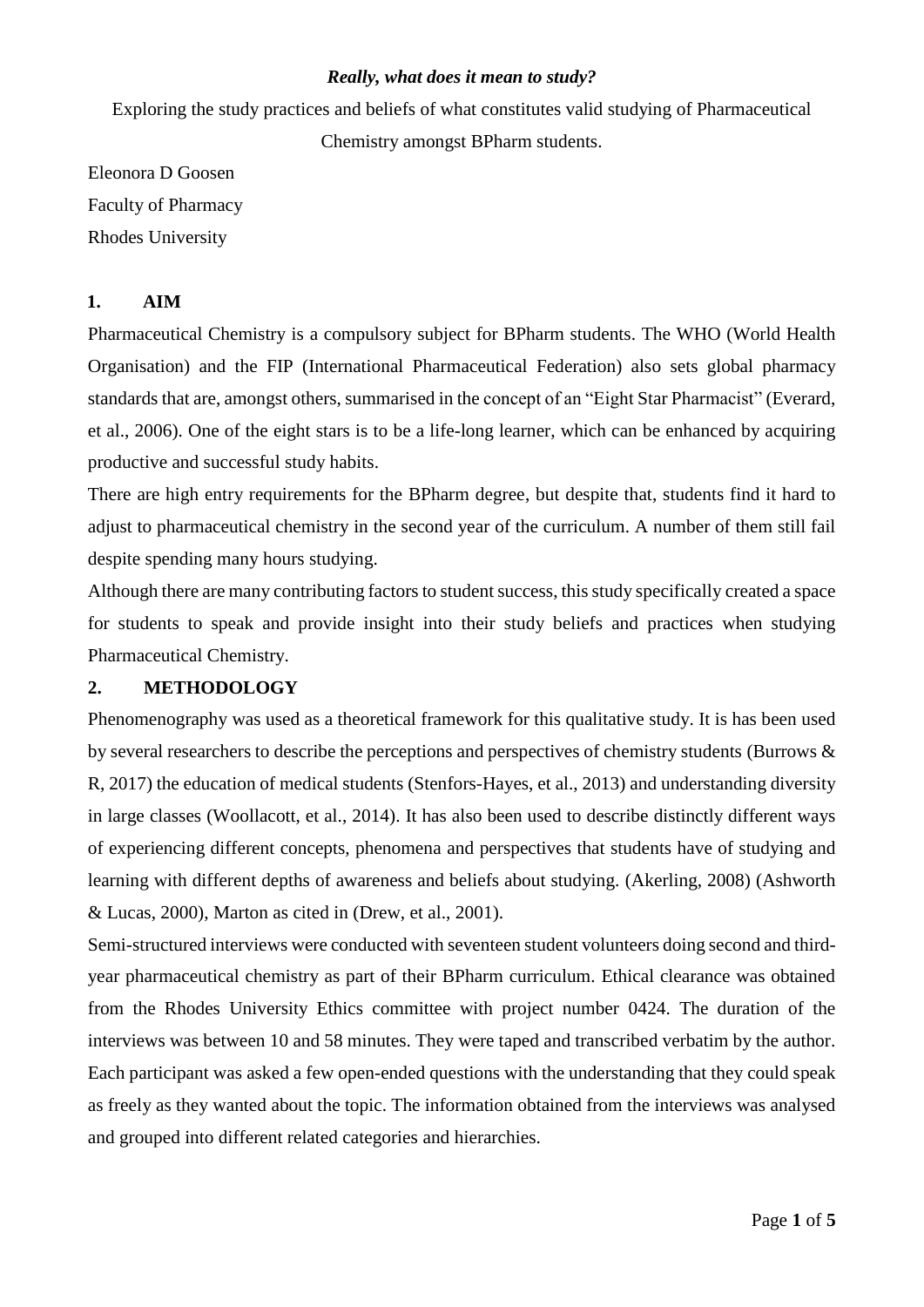# **3. OUTCOMES**

The seventeen interviews contained a rich set of data that is impossible to give justice to in this short report. Four of the significant concepts that emerged from the study are highlighted in Tables 3-1 to 3-4. The results in Table 3-4 indicate a hierarchy of study techniques used by different participants. Examples of participant responses in the different categories are indicated in italics.

|  | Table 3-1 Why did you take part in this study? |  |  |
|--|------------------------------------------------|--|--|
|--|------------------------------------------------|--|--|

| I want to help           | "just to try and help other students."                                         |  |
|--------------------------|--------------------------------------------------------------------------------|--|
| I want to help and       | "I wanna see if my method of studying is as effective as I think it is and if  |  |
| learn                    | there is a way that $I$ can improve it,"                                       |  |
| I need help              | "Because I've been struggling."                                                |  |
| You, the lecturer, needs | "I think it's very important that you lecturers find out how we learn because  |  |
| to understand us.        | after all you're teaching us and we are the ones that take in the information  |  |
|                          | so how you teach, yes that's important, but how we learn that's also equally   |  |
|                          | important if not more important also."                                         |  |
| We need to work as a     | "It sounds like a very transformative initiative that like a teacher is very   |  |
| team, and students feel  | concerned about students and how they really feel because we are, we are       |  |
| alienated.               | the ones that go through this all day, we are the ones that experience all of  |  |
|                          | this, so you trying to understand us from this other side. Right now, where we |  |
|                          | are, you are just talking to students, it feels like its two different people. |  |
|                          | Whereas we're supposed to like be in the same page supposed to be like         |  |
|                          | working towards the same thing."                                               |  |
| No-one has been          | "No-one has ever asked me about how I study."                                  |  |
| interested               |                                                                                |  |

| Table 3-2 The roles of relationships. |
|---------------------------------------|
|---------------------------------------|

| <b>Teachers / Lecturers</b>           | There were times when I wanted to give up, but because I had built a very<br>good relationship with my science teachers, they would like "listen you're<br>probably doing it wrong" I started like doing extra work and I saw the<br>results of doing more."                                                                                                                                                                                                                                                                                                                                                                                                                                                                                                                                                                                          |
|---------------------------------------|-------------------------------------------------------------------------------------------------------------------------------------------------------------------------------------------------------------------------------------------------------------------------------------------------------------------------------------------------------------------------------------------------------------------------------------------------------------------------------------------------------------------------------------------------------------------------------------------------------------------------------------------------------------------------------------------------------------------------------------------------------------------------------------------------------------------------------------------------------|
|                                       | "I would always go to Ms Sewry. I would always go to her"                                                                                                                                                                                                                                                                                                                                                                                                                                                                                                                                                                                                                                                                                                                                                                                             |
| <b>Tutors and</b><br>demonstrators    | "She basically went through every slide, and she explained everything."<br>"I would go for extra tuition, and that helped a lot."                                                                                                                                                                                                                                                                                                                                                                                                                                                                                                                                                                                                                                                                                                                     |
| <b>Fellow students and</b><br>friends | "I would like go like for example, say we have a group, and we're meeting at<br>this time but sometimes it doesn't work because it is usually like with my<br>friends and them and they maybe want to chat and that, whatever, and it<br>doesn't work. But if its people that I don't know, for example during the<br>(pharmaceutical chemistry) workshops, and then say $I$ was sitting with a<br>friend but also with someone I don't know, and whenever someone wouldn't<br>understand something, then I would be like ok, that's how it's done, and also<br>they would explain it back to me, so I think one learns best by actually<br><i>teaching other people."</i><br>"They come to you the day before a test or exam, and then they stress you out<br>because they want to know what was done in the whole semester, yeah, they<br>do that." |
| Family                                | "My mom's actually a maths teacher, and so then she always believed that<br>past papers helped a lot and also my aunt and uncle."                                                                                                                                                                                                                                                                                                                                                                                                                                                                                                                                                                                                                                                                                                                     |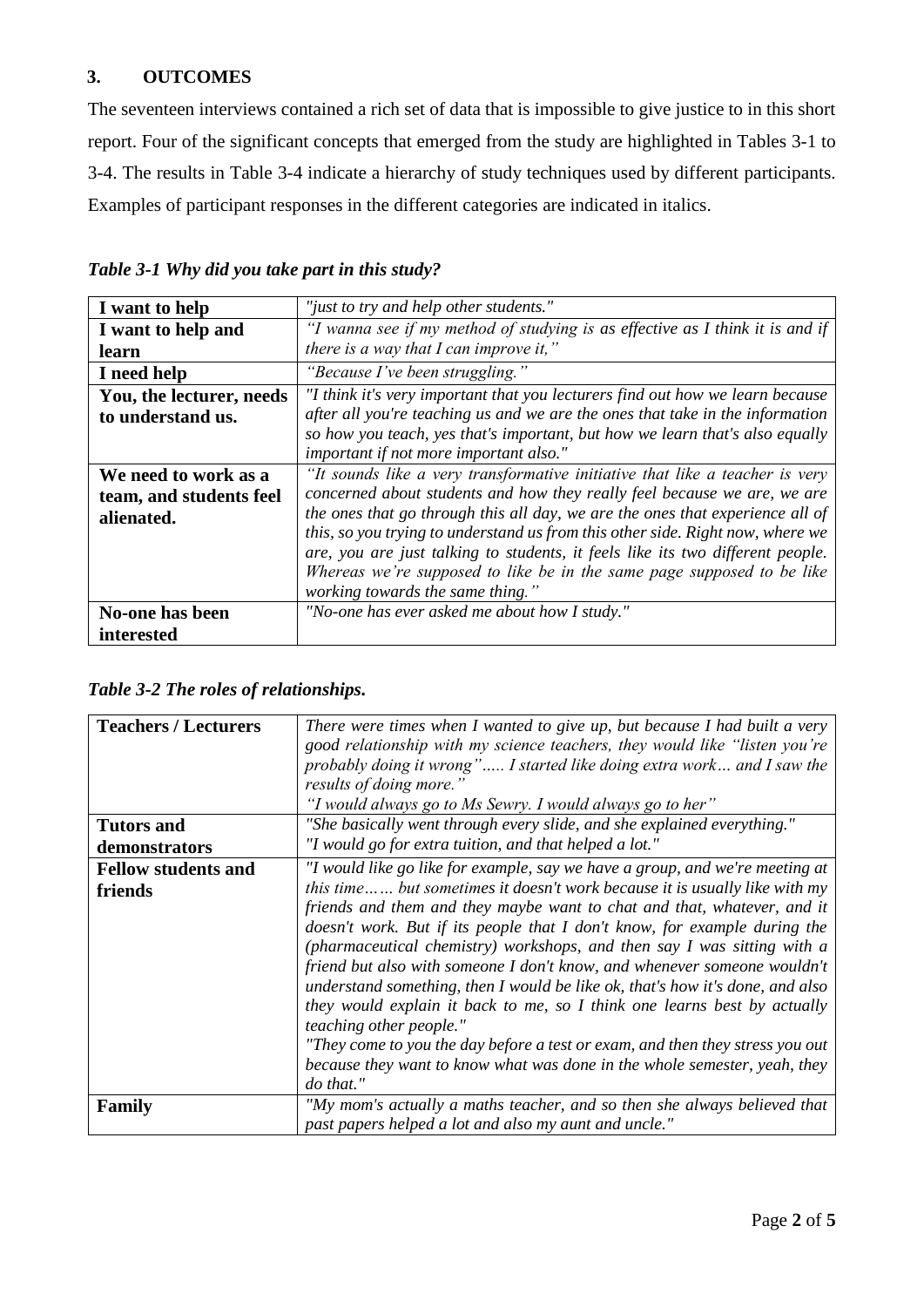*Table 3-3 Has anyone taught you how to study?*

| N <sub>0</sub> | "I think I developed my own things."                                                                                                                                                                                                                                                                                         |
|----------------|------------------------------------------------------------------------------------------------------------------------------------------------------------------------------------------------------------------------------------------------------------------------------------------------------------------------------|
| Yes            | "I know Ms Sewry said we need to like make sure that we up to date with the<br>work, and that we also need to practise, we need to do a little bit every day,<br>that's what she said."<br>"My mom's actually a maths teacher, and so then she always believed that<br>past papers helped a lot and also my aunt and uncle." |

## *Table 3-4 How do you study?*

| <b>Memorisation "in my</b>    | "I'd basically go through the slides, and make sure if there's anything I need                      |  |
|-------------------------------|-----------------------------------------------------------------------------------------------------|--|
| head."                        | to remember, I try to remember it, but I try to cram it. When I go through, I                       |  |
|                               | just say it in my head: this is what happens when. Usually I don't go to the                        |  |
|                               | library during the final day, I read in my room because I have to say it out                        |  |
|                               | loud, this happens, this happens, that's what I do."                                                |  |
| <b>Memorisation without</b>   | "When I'm cramming, I don't understand what is happening I just see what                            |  |
| understanding                 | is there, but I know when I'm faced with the same problem, I'll know what to                        |  |
|                               | do because I've seen it, but when a problem comes in a different dimension,                         |  |
|                               | I won't be able to answer it."                                                                      |  |
|                               | "I'm trying to like keep it in my mind like I saw, like what I saw I don't have                     |  |
|                               | to understand why it happens, but I just have to know exactly what it is, so I                      |  |
|                               | feel like when I keep on saying it, it's not like I get to understand it, but it's                  |  |
|                               | there in my mind I don't have to search for it."                                                    |  |
| <b>Writing and repeating</b>  | "A friend said the only way to remember and study structures is repetition                          |  |
| for memorisation              | and that's when I started repeating and writing things out, and that is how I                       |  |
|                               | started doing that. so I think I like I like to go through stuff about five times,                  |  |
|                               | every day once and then I can pretty much do it off by heart."                                      |  |
| <b>Practising for</b>         | "I find I also went back to my old chemistry textbooks for that and I started                       |  |
| understanding                 | doing a lot of exercises and that helped a lot so now I understand the stuff                        |  |
|                               | really very well."                                                                                  |  |
|                               | 'that's when I would take out a lot of past papers, and then I'll practise and                      |  |
|                               | practise and practise."                                                                             |  |
| <b>About understanding</b>    | "Just reading every slide, and making sure I understand it and why that                             |  |
|                               | happens and why that happensI didn't have a way to try to confirm                                   |  |
|                               | that I understand it, because it was organic, so I read and took a gamble. The<br>gamble paid off." |  |
|                               | "In pharm chem, I feel it's more like, more concentratedso we have to                               |  |
|                               | have a broad understanding in order to manipulate (apply), so you have to                           |  |
|                               | research further."                                                                                  |  |
|                               | "When I understood the work, I had less to study."                                                  |  |
|                               | "then there was a turning point where I just started understanding everything,                      |  |
|                               | and I caught up"                                                                                    |  |
| <b>Additional information</b> | Videos, mainly Youtube, textbooks, reputable websites, electronic text                              |  |
| in order to gain              | books.                                                                                              |  |
| understanding.                |                                                                                                     |  |

It has been humbling to experience the students that came and spoke about their experiences, some with a cry for help, others with passion in their voices and hearts, an eager willingness to share and some with a sense of fun.

Opening up a space where students could speak freely and frankly has changed our relationships. It has added aspects of humanity, heart and spirit without which education to reach each one's deepest potential cannot be reached. (Palmer & Zajonc, 2010).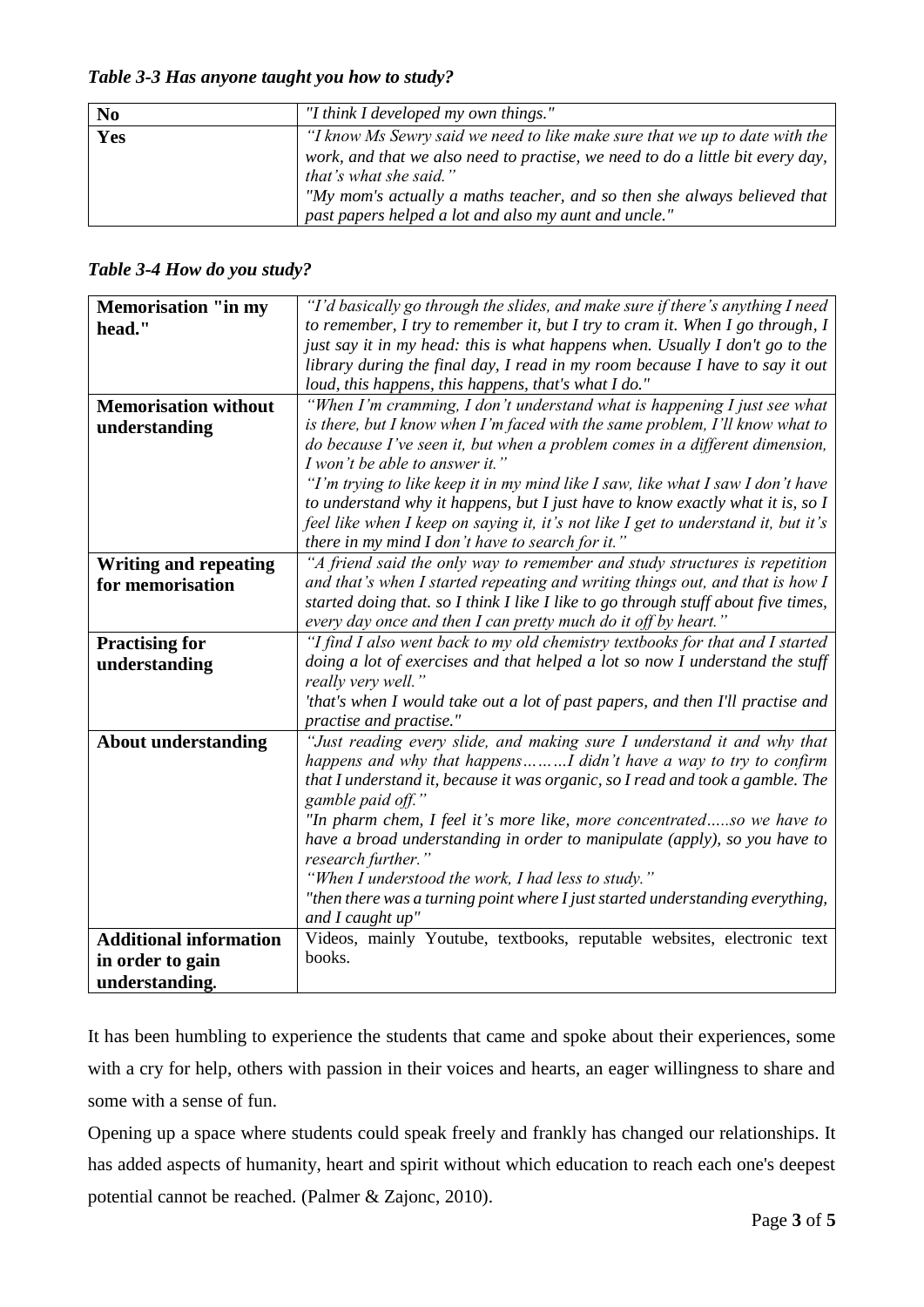Although not much information was obtained from the participants about specific beliefs with regards to study practices, one could argue that their study practices could be a reflection of their beliefs. It is interesting to note that those that participated in order to share how they study are also the ones with the broadest range of study practices. The relatively small and narrow range of study techniques employed by the participants is alarming. The hierarchy ranges from different ways of memorisation to understanding and accessing different sources to gain understanding. Some participants were not able to explain how they know that they understand. Others said that they understand the work if they are able to solve problems from old examination papers correctly. However, that could also mean that they are repeating an already known problem-solving method. Another participant said that when he understands the work by listening in class, he does not need to study to get good marks. The meaning of the concept "to understand" is a topic that has lent itself to many debates and will need further investigation. (Bereiter, 2002).

Another topic that students spontaneously shared was how relationships with teachers, family, tutors and friends acted as sources of knowledge, distraction, encouragement or motivation.

The participants' stories leave one with questions such as:

Are methods of acquiring and building knowledge not maybe as necessary or even more important than the knowledge itself? Are we providing that adequately? Should it not be an integral part of the curriculum? How can it be done? To what extent has our lack of provision of such methods in conjunction, and simultaneously with subject knowledge, excluded our students from accessing powerful subject knowledge? How has that hampered life-long learning?

How do our large cinema style lecture venues alienate and separate us and our knowledge from our students? How can we come closer to them, especially in large classes? How can we foster a sense of being one big team instead of a lecturer up front talking at a class?

This knowledge challenged my perceptions, beliefs and practices as a lecturer. Presumptions have been replaced with facts.

The fact that most of the students have never been taught any study methods specifically for chemistry is an issue that needs to be addressed as a matter of urgency. Chemistry is a subject that is traditionally taught deductively, and as a result, often leads to learning by memorisation.

Two follow-up research projects are currently being conducted. Firstly, an analysis of my teaching practice with regards to teaching for transformation, and secondly, a continued implementation of a broader range of teaching methodologies with integrated and diverse study method activities.

The results of this study speak to exclusionary teaching practices and the necessity of including a more comprehensive arsenal of knowledge production tools as an integral part of the curriculum to unlock access to powerful subject knowledge. It could be used as an essential guide to effective curriculum transformation and design when teaching a relatively large and very diverse student body.